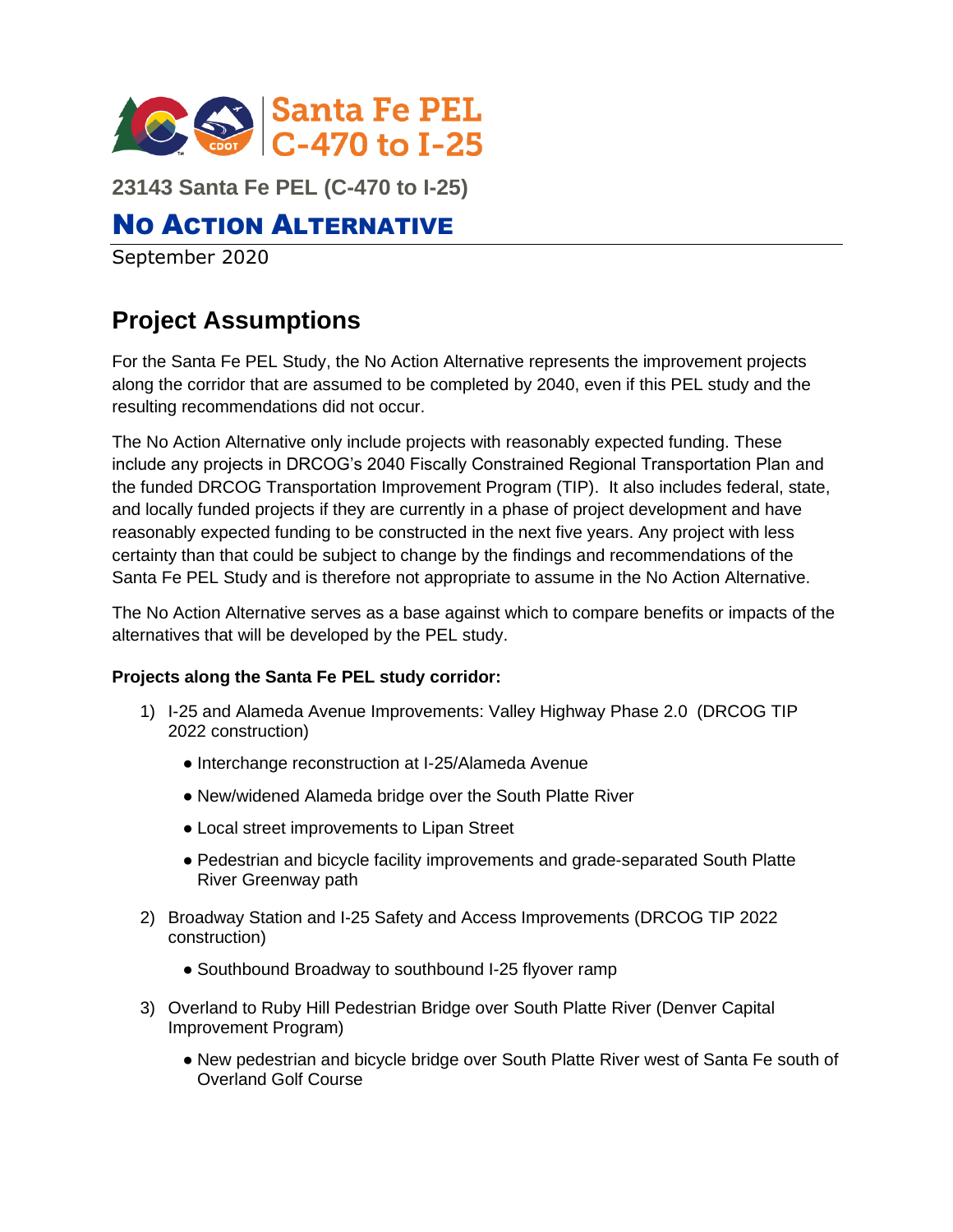- 4) Jewell Avenue Bicycle and Pedestrian Overpass (Denver Capital Improvement Program)
	- New bridge over Santa Fe connecting Jewell west of Santa Fe to Jewell or Cherokee east of the railroad
- 5) Santa Fe Resurfacing Hampden to Florida (CDOT 2020 construction)
- 6) Concrete Paving of Santa Fe and Hampden Medians (Englewood 2020 construction)
	- Median cover in concrete along Santa Fe within Englewood
- 7) Storm Sewer Replacement/Rehabilitation at Santa Fe/Oxford Intersection (CDOT 2020 construction)
- 8) Oxford Avenue Pedestrian Bridge (DRCOG TIP 2021 construction)
	- Grade-separated pedestrian/bicycle bridge over Oxford Avenue east of Santa Fe
- 9) Santa Fe Drive and Mineral Avenue Operational Improvements (DRCOG TIP 2022 construction)
	- Quadrant road in southwest corner of intersection, elimination of left turn phases on Santa Fe at Mineral, and new traffic signals
- 10) US 85 Highlands Ranch Parkway to County Line Road Capacity Improvements (DRCOG TIP 2021 construction)
	- Santa Fe widening from 4 to 6 lanes
	- Intersection improvements
	- Replacement and widening the US 85 bridge over C-470, including adding a pedestrian/bicycle trail across C-470
	- New and improved signal interconnection and ITS infrastructure
	- Grade separation of the C-470 trail and High Line Canal trail under US 85
	- Transit stop enhancements
- 11) US 85 Titan Road to Highlands Ranch Parkway (DRCOG Regional Transportation Plan 2025-2034)
	- Santa Fe widening from 4 to 6 lanes
	- 100% locally derived funding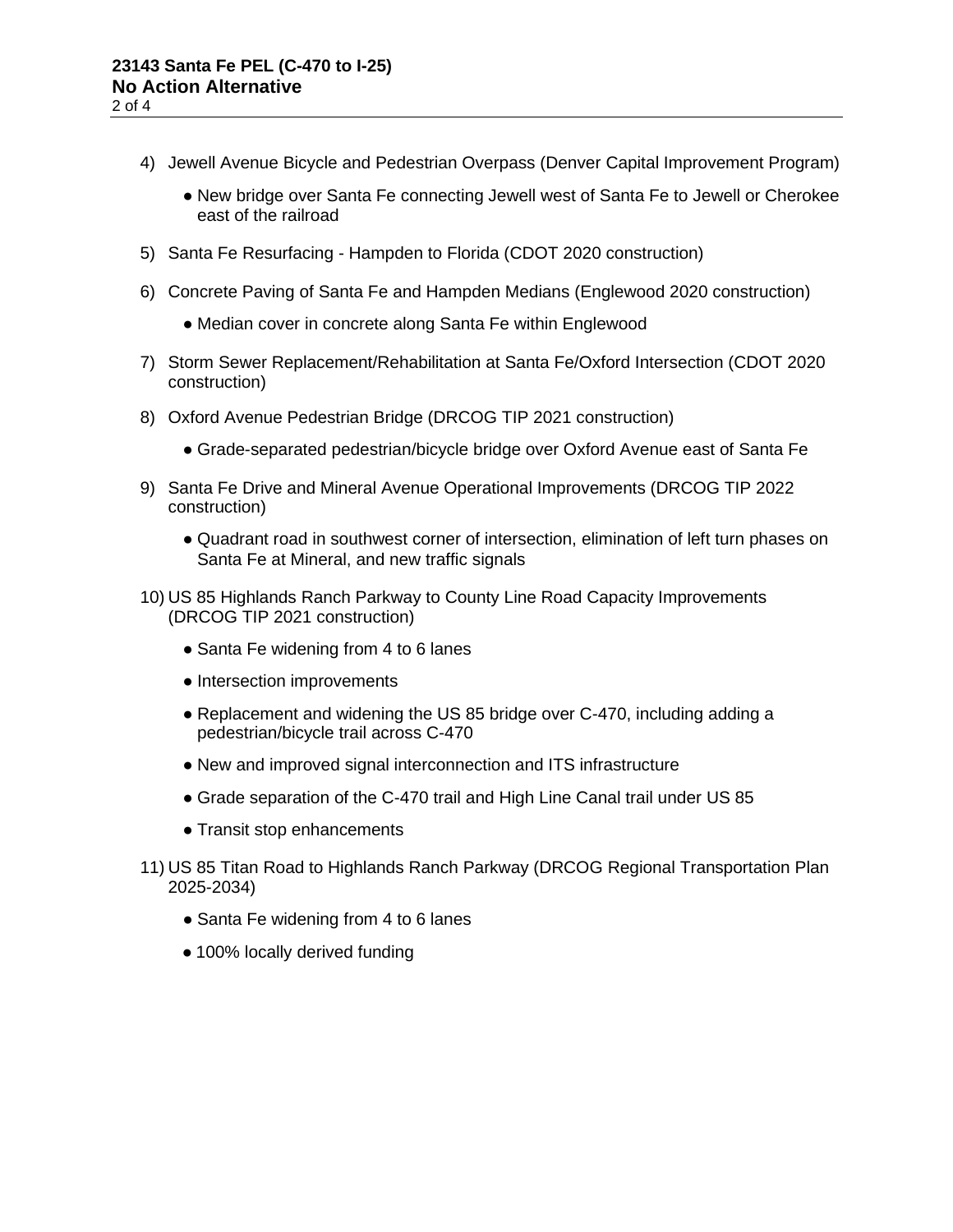#### **Other funded transportation projects outside the study area**

- A. Dartmouth Ave at Platte River Drive Intersection Improvements (Englewood HSIP 2023 Construction)
- B. US 285 and Federal Ramp Widening to 2 lanes (CDOT)
- C. Hampden & Broadway Interchange Improvements (DRCOG TIP 2022 construction)
- D. Pedestrian Signal at Berry and Federal (Littleton 2020 construction)
	- New pedestrian signalized crossing of Federal on the north side of Berry Avenue for access to schools
- E. Bowles and Federal Safety Improvements (Littleton 2020 construction)
	- Intersection reconstruction with channelized islands and raised pedestrian crossing
	- Trail and drainage improvements
- F. Broadway Intersection Improvements at Littleton and Mineral (Littleton 2024 construction)
	- Safety and capacity improvements for vehicular and multimodal movements
	- Traffic signal upgrades
- G. Platte Canyon Drive Intersection Improvements (Littleton 2021 construction)
	- Safety and capacity improvements at Bowles and Mineral

**Projects without identified funds for implementation** - These projects have less certainty about the design and timing of construction. These projects are more likely to be subject to change by the findings and recommendations of the Santa Fe PEL Study and are therefore not appropriate to assume in our No Action Alternative.

- ★ Mississippi/Santa Fe Operational and Safety Improvements (Denver Capital Improvement Program)
- ★ South Platte River Trail Corridor Improvements (Denver Capital Improvement Program)
- ★ Englewood Station Pedestrian/Bicycle Bridge over Santa Fe (Englewood)
- ★ Southwest LRT Extension to Lucent Parkway (RTD FasTracks Plan)
- ★ Front Range Passenger Rail Line with station at Mineral